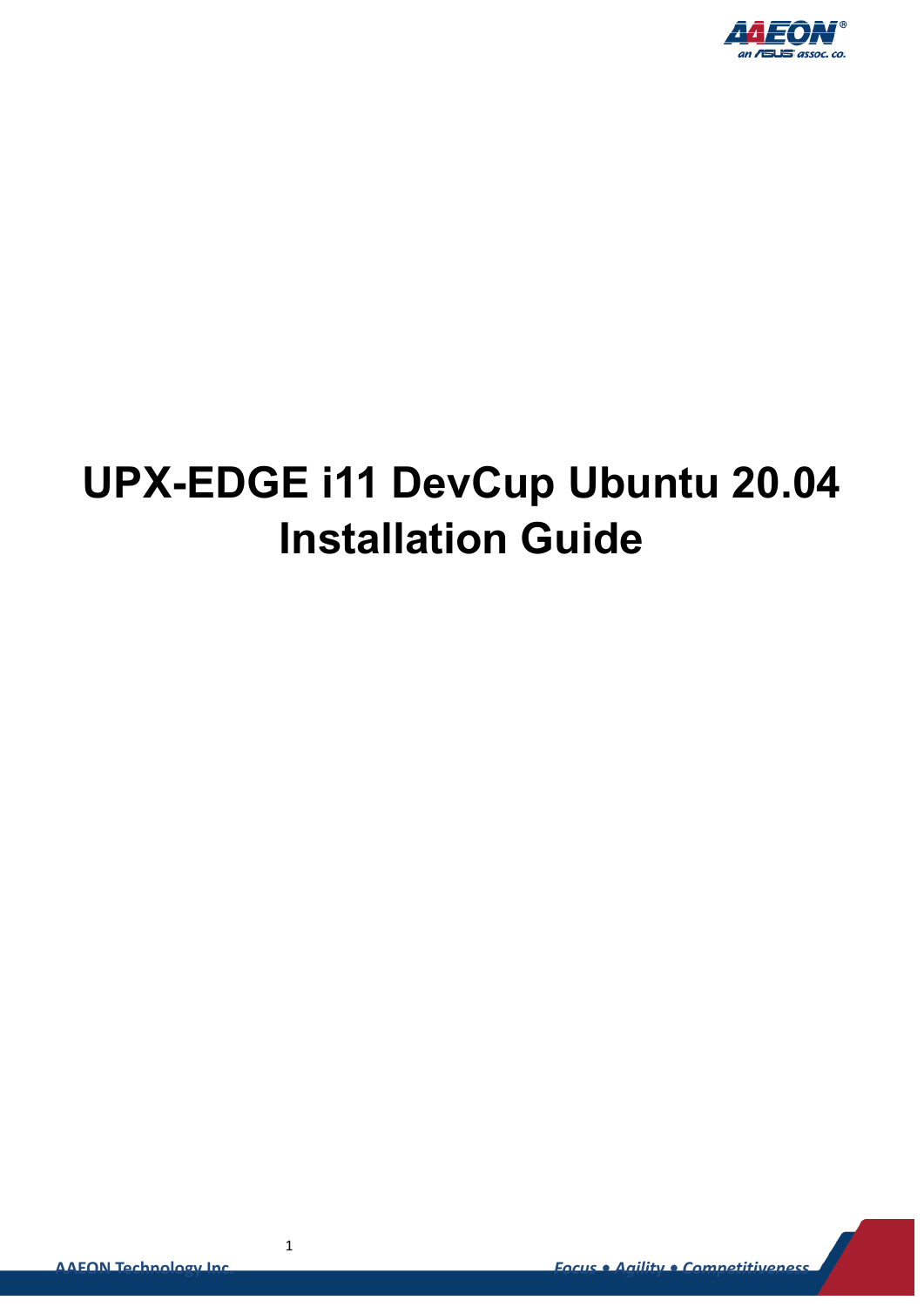

#### **REVISION HISTORY**

| Revision         | Date       | Comments        | Author(s) |  |
|------------------|------------|-----------------|-----------|--|
| R <sub>0.1</sub> | 2021.08.31 | Initial release | Gary      |  |
|                  |            |                 |           |  |
|                  |            |                 |           |  |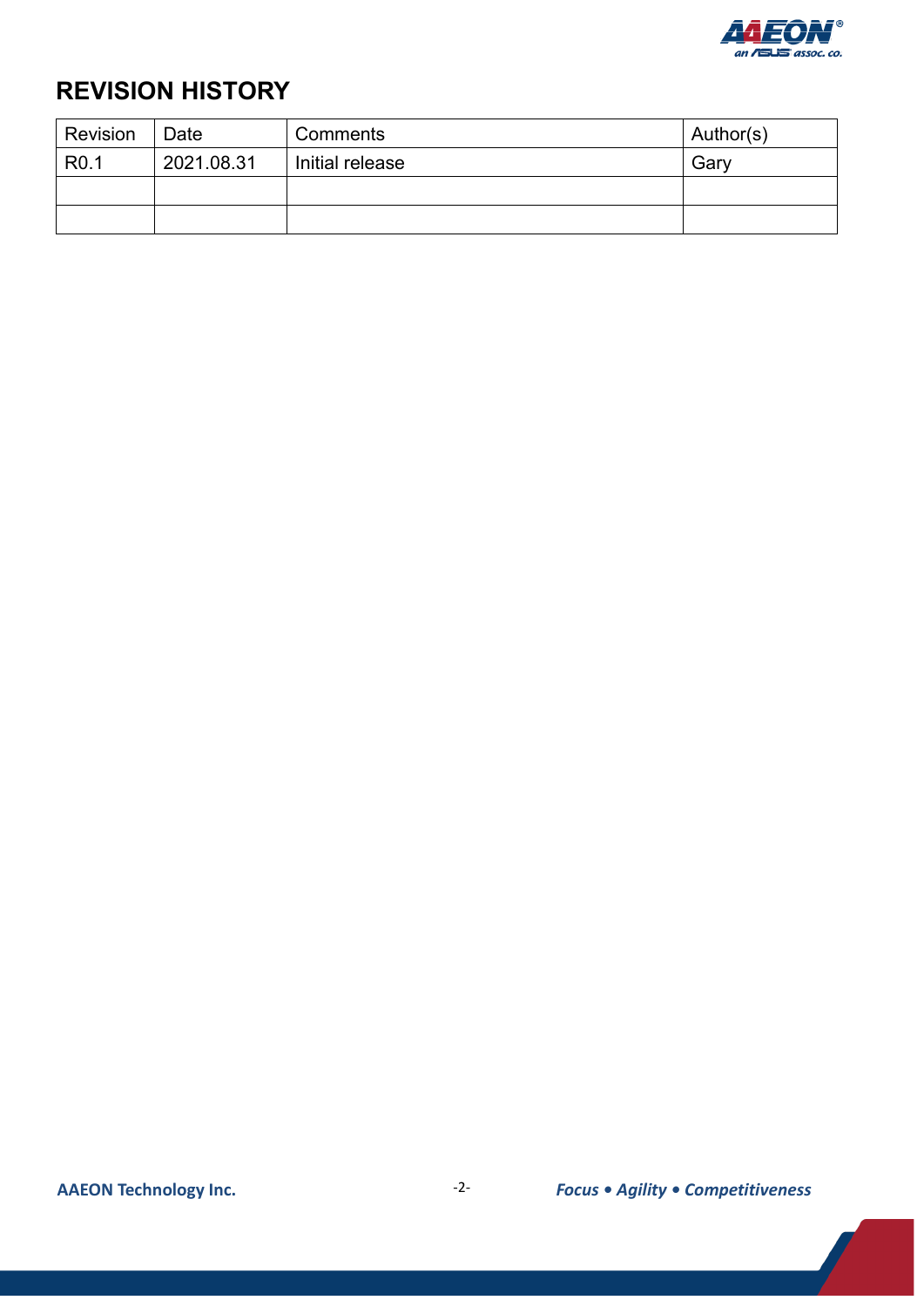

### **Table of Content**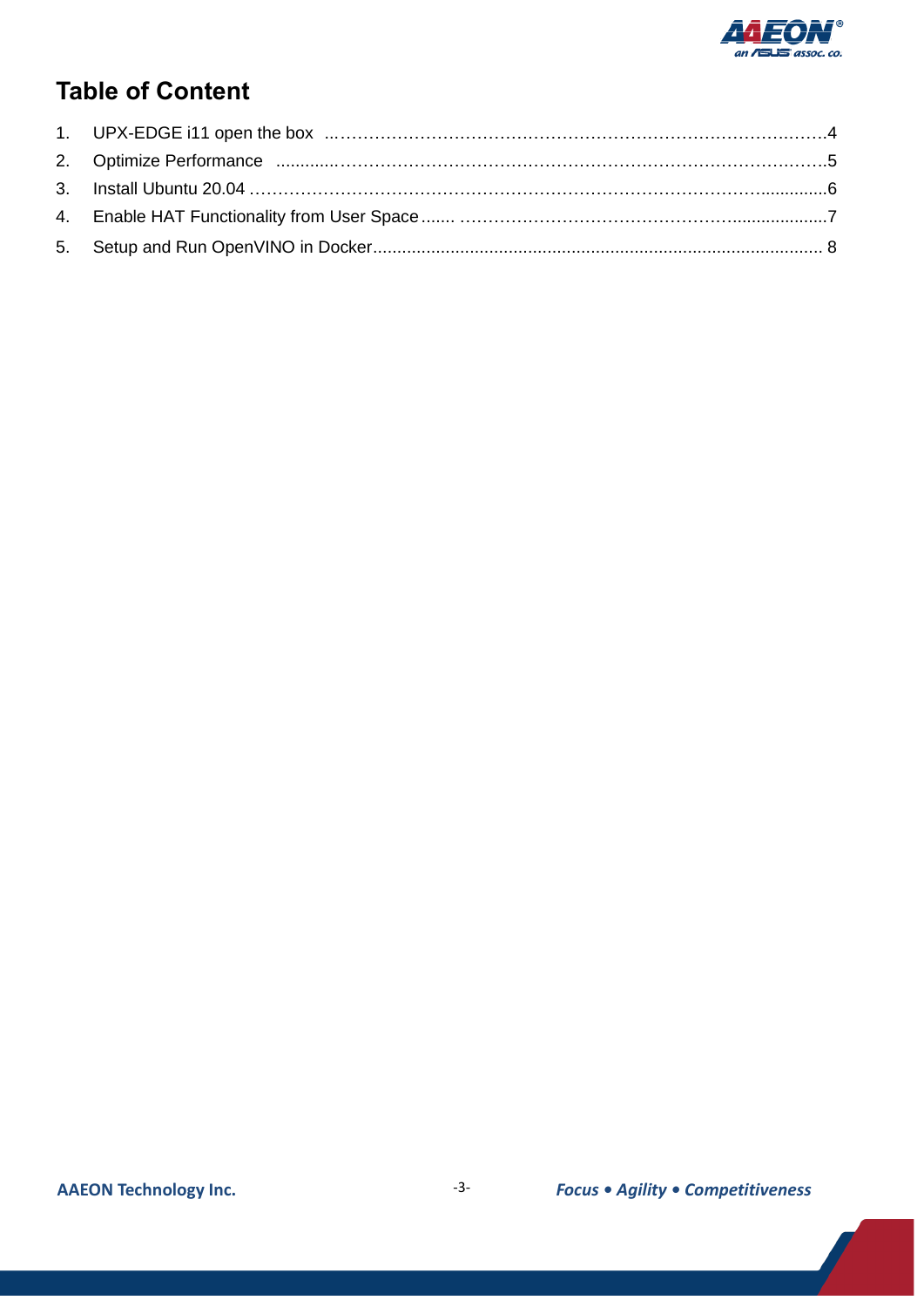



- 1. UPX-EDGE i11 \*1
- 2. 12V Power adapter \*1
- 3. Power cord- US type \*1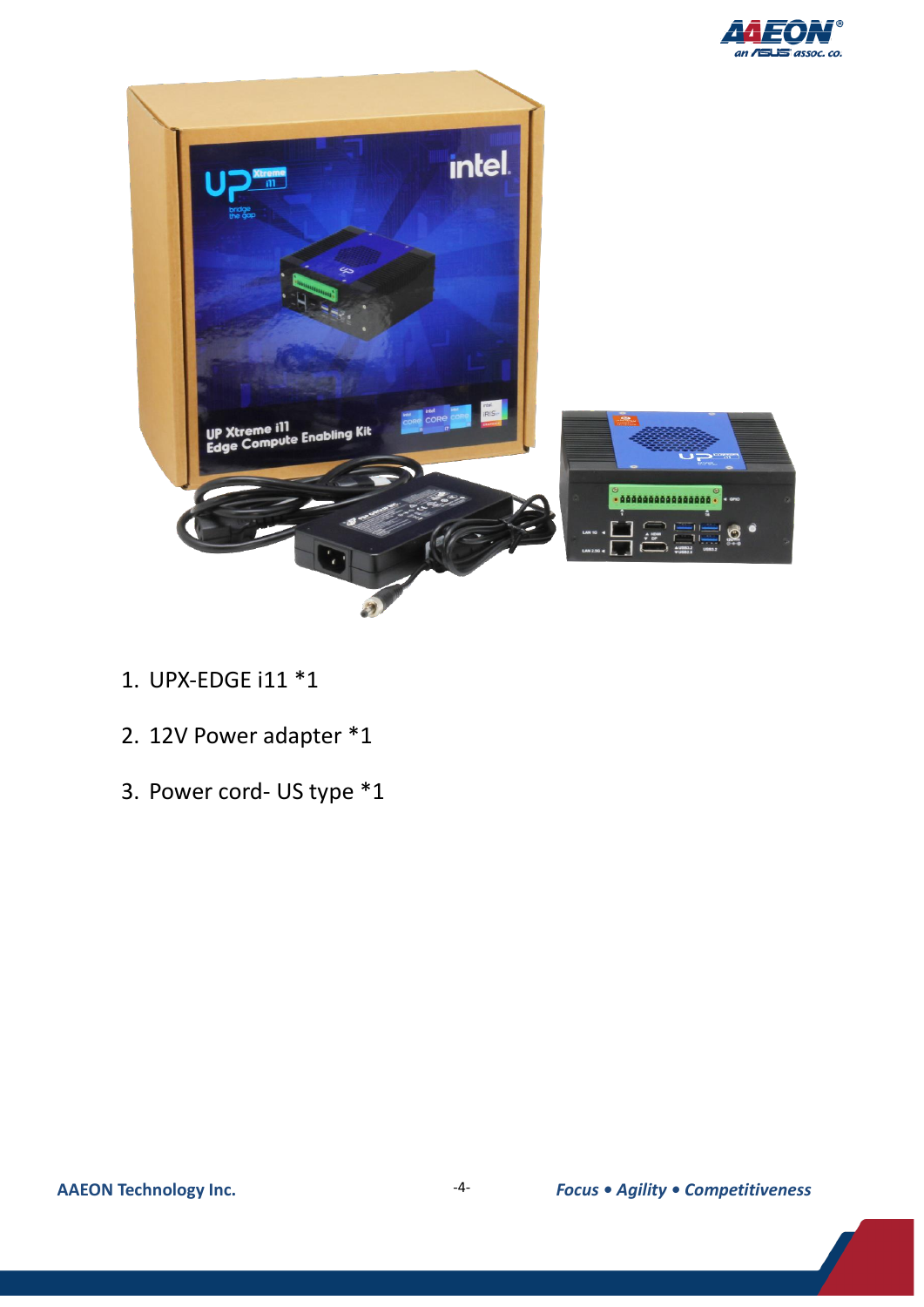

### **1. Optimize Performance**

#1 This step is only required for Intel Celeron 6305E, and is otherwise

optional.

#2 Press the delete (Del) key when powering on the system to enter BIOS

settings program

#3 Enter the admin password to open CRB settings. Default passwords is

"upassw0rd".

#4 Navigate the menus as follows: CRB Setup -> CRB Advanced -> Power &

Performance

#5 Set Power Limit 1 to 18000

| Main                                     | Aptio Setup - AMI |                                               |  |  |
|------------------------------------------|-------------------|-----------------------------------------------|--|--|
| Min Turbo Power Limit                    | 0.0               | ▲ Power Limit 1 in Milli                      |  |  |
| Package TDP Limit                        | 15.0              | Watts. BIOS will round                        |  |  |
| Power Limit 1                            | 18.0              | to the nearest 1/8W                           |  |  |
| Power Limit 2                            | 38.0              | when programming. $0 =$                       |  |  |
| 1-core Turbo Ratio                       | 18                | no custom override. For                       |  |  |
| Limit Ratio (TRLR)                       |                   | 12.50W, enter 12500.                          |  |  |
| 2-core Turbo Ratio                       | 18                | Overclocking SKU: Value                       |  |  |
| Limit Ratio (TRLR)                       |                   | must be between Max and v                     |  |  |
| Energy Efficient<br>P-state              | [Enabled]         | <b>++:</b> Select Screen                      |  |  |
| Package Power Limit<br>MSR Lock          | [Disabled]        | 14: Select Item<br>Enter: Select              |  |  |
| Power Limit 1 Override                   | [Enabled]         | $+/-$ : Change Opt.                           |  |  |
| Power Limit 1                            | 18000             | F1: General Help                              |  |  |
| Power Limit 1 Time<br>Window             | To1               | F2: Previous Values<br>F3: Optimized Defaults |  |  |
| Power Limit 2 Override [Enabled]         |                   | F4: Save & Exit<br>FSC: Exit                  |  |  |
| Version 2.21.1278 Copyright (C) 2021 AMI |                   |                                               |  |  |

#6 Save the settings and reboot the system.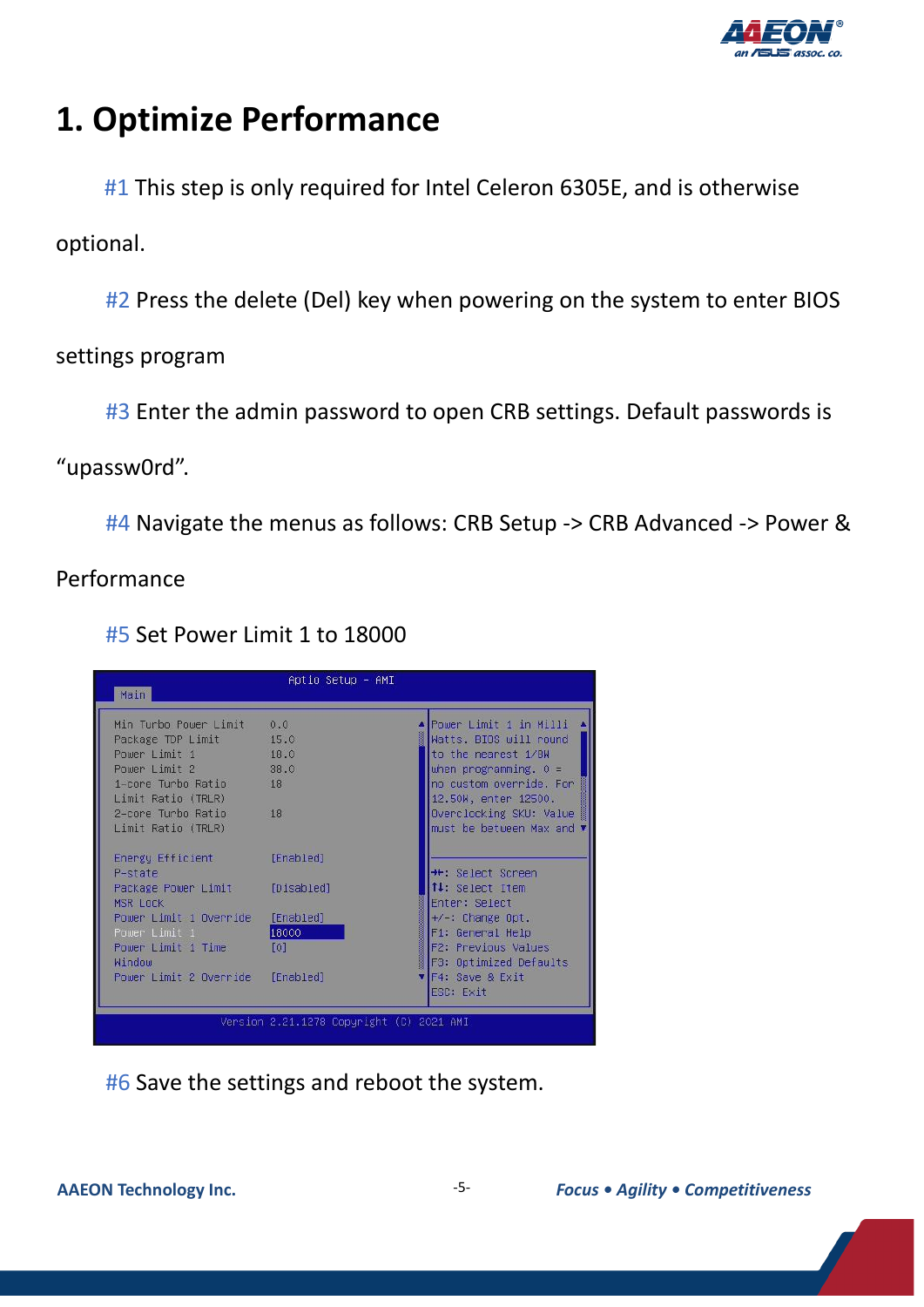

## **2. Install Ubuntu 20.04**

#1 Prepare a bootable Ubuntu 20.04 live disk USB thumb drive

#2 Insert the USB drive into one of the USB ports on the UPX-TGL01

#3 Power on the UPX-TGL01 and press the F7 key to enter the boot order

menu

#4 Select the Ubuntu 20.04 live USB drive



#5 After the drive boots, install Ubuntu 20.04 onto the system.



**AAEON Technology Inc. Focus • Agility • Competitiveness Focus • Agility • Competitiveness**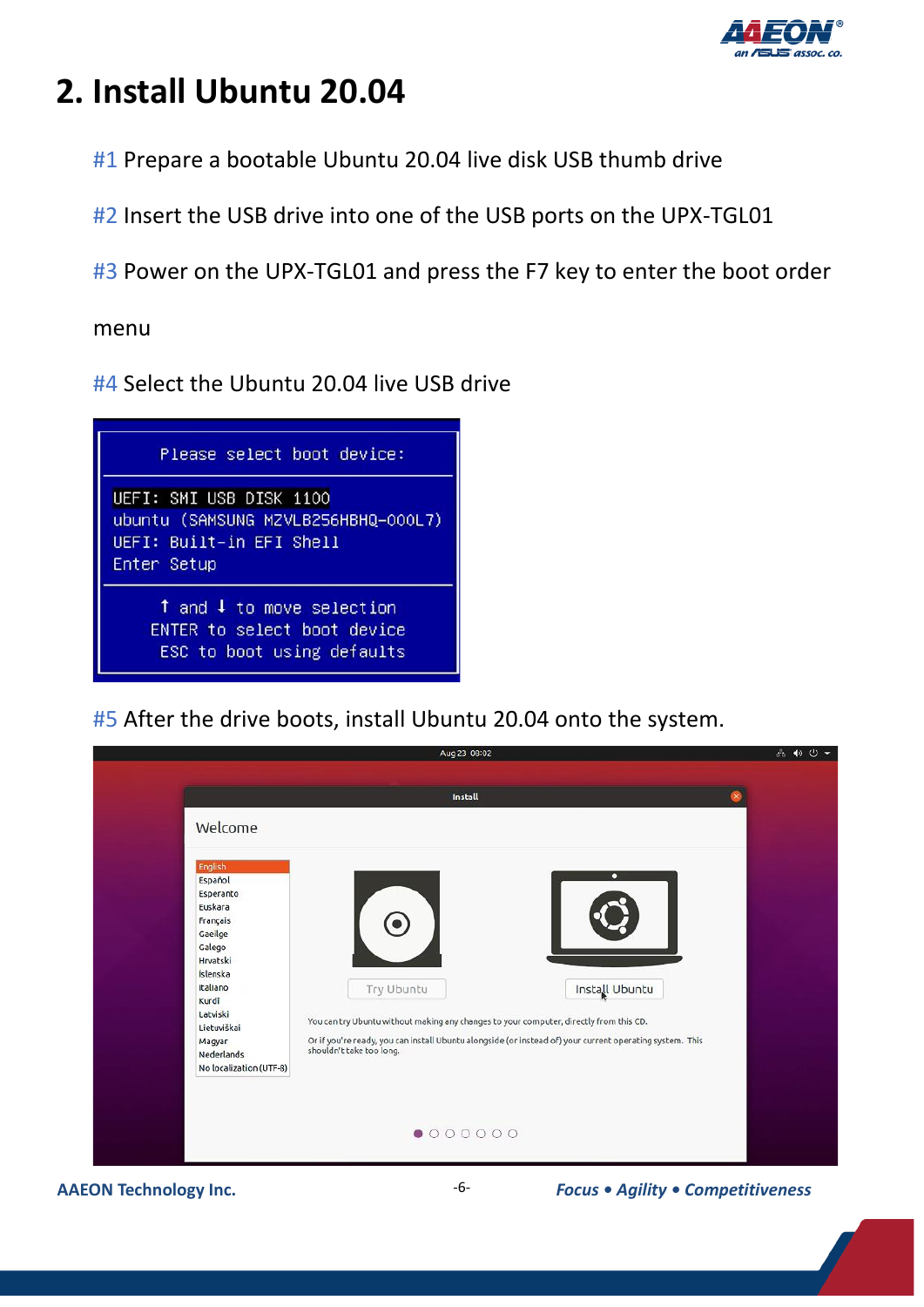

# **3. Enable HAT Functionality from User**

## **Space**

#1 Install upboard-extras

sudo apt install upboard-extras

#2 Add Groups

GPIO sudo usermod -a -G gpio \${USER} LEDs sudo usermod -a -G leds \${USER} SPI sudo usermod -a -G spi \${USER} I2C sudo usermod -a -G i2c \${USER} UART sudo usermod -a -G dialout \${USER}

For More Details visit the following link:

[Ubuntu\\_20.04 · up-board/up-community Wiki · GitHub](https://github.com/up-board/up-community/wiki/Ubuntu_20.04)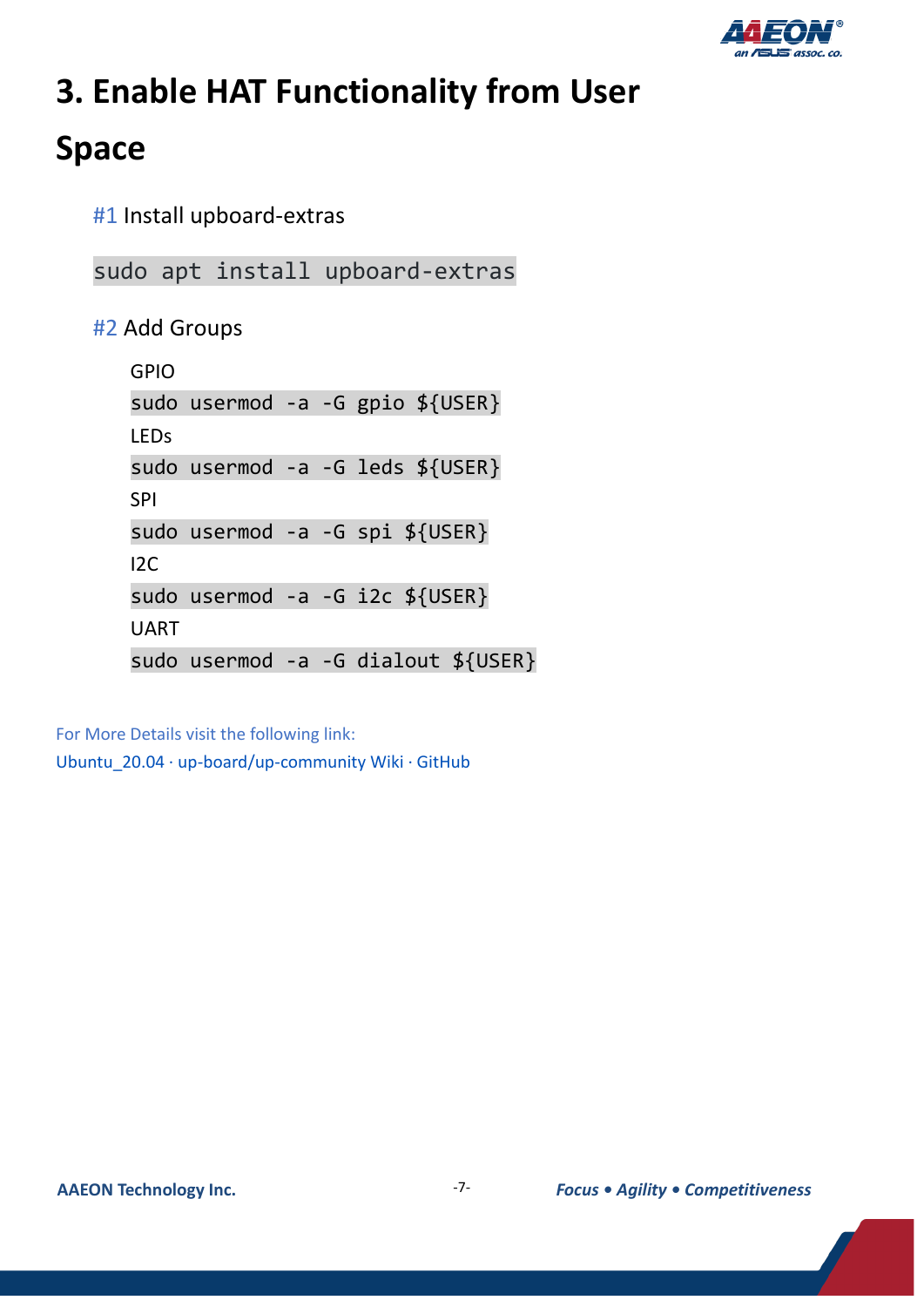

## **4. Setup and Run OpenVINO in Docker**

#1 Install Docker Utility with the following commands:

#### sudo apt update



sudo apt-get remove docker docker-engine docker.io containerd runc

sudo apt install curl

curl -fsSL https://get.docker.com -o get-docker.sh

sudo sh get-docker.sh

sudo usermod -aG docker \$USER



You will need to logout or reboot the system to run docker as non-root user docker run hello-world Reboot the system reboot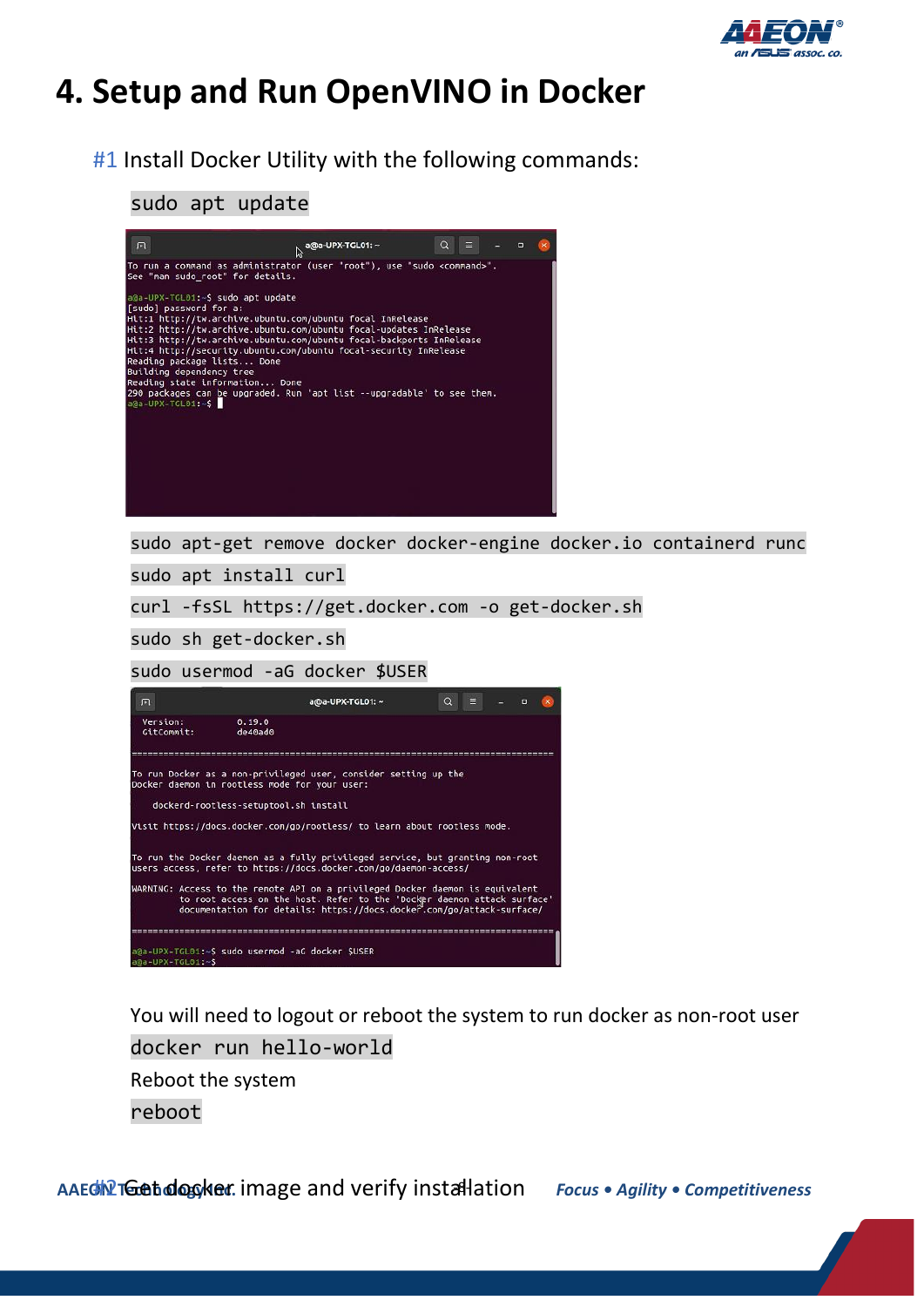

#### Download Docker image

|  |  |  |  |  | docker pull sertek/openvino:2021.3_developer_models |  |
|--|--|--|--|--|-----------------------------------------------------|--|
|--|--|--|--|--|-----------------------------------------------------|--|

| 回                                                                               |  | a@a-UPX-TGL01: ~ | $\alpha$ |  |  |  |
|---------------------------------------------------------------------------------|--|------------------|----------|--|--|--|
| 9131d578ce6f: Pull complete                                                     |  |                  |          |  |  |  |
| 55807546e775: Pull complete                                                     |  |                  |          |  |  |  |
| e0285978e808: Pull complete                                                     |  |                  |          |  |  |  |
| c0442b538890: Pull complete                                                     |  |                  |          |  |  |  |
| 880a8dc5c605: Pull complete                                                     |  |                  |          |  |  |  |
| aa24dc54974b: Pull complete                                                     |  |                  |          |  |  |  |
| 152dba6e8dbd: Pull complete                                                     |  |                  |          |  |  |  |
| 5fea4883ea37: Pull complete                                                     |  |                  |          |  |  |  |
| 5187b1784556: Pull complete                                                     |  |                  |          |  |  |  |
| f10ba9055442: Pull complete                                                     |  |                  |          |  |  |  |
| 22d17c84a18b: Pull complete                                                     |  |                  |          |  |  |  |
| 7c1e5a1a36b7: Pull complete                                                     |  |                  |          |  |  |  |
| b3f8bff7c690: Pull complete                                                     |  |                  |          |  |  |  |
| 0379cbcd784d: Pull complete                                                     |  |                  |          |  |  |  |
| 1d0679506fa1: Pull complete                                                     |  |                  |          |  |  |  |
| 32b82944d2ab: Pull complete                                                     |  |                  |          |  |  |  |
| 9c48d4444637: Pull complete                                                     |  |                  |          |  |  |  |
| 08f89d63225a: Pull complete                                                     |  |                  |          |  |  |  |
| 30f1fafc9c09: Pull complete                                                     |  |                  |          |  |  |  |
| a3cc1802cb25: Pull complete                                                     |  |                  |          |  |  |  |
| Digest: sha256:86ce9fb42c11e614680772be4e0670b7898aa8cee67dee6e9950e2fd920ecefe |  |                  |          |  |  |  |
| Status: Downloaded newer image for sertek/openvino:2021.3_developer_models      |  |                  |          |  |  |  |
| docker.io/sertek/openvino:2021.3 developer models                               |  |                  |          |  |  |  |
| $a@a-UPX-TGL01:-S$                                                              |  |                  |          |  |  |  |

#### Run Object Detection Demo

docker run -it -v /tmp/.X11-unix:/tmp/.X11-unix -e DISPLAY=\$DISPLAY -v

~/Downloads:/mnt --device /dev/dri:/dev/dri --group-add=\$(stat -c "%g"

/dev/dri/render\*) --rm your\_dockerhub\_id/openvino:2021.3\_developer\_models

cd

./smartcity\_demo.sh